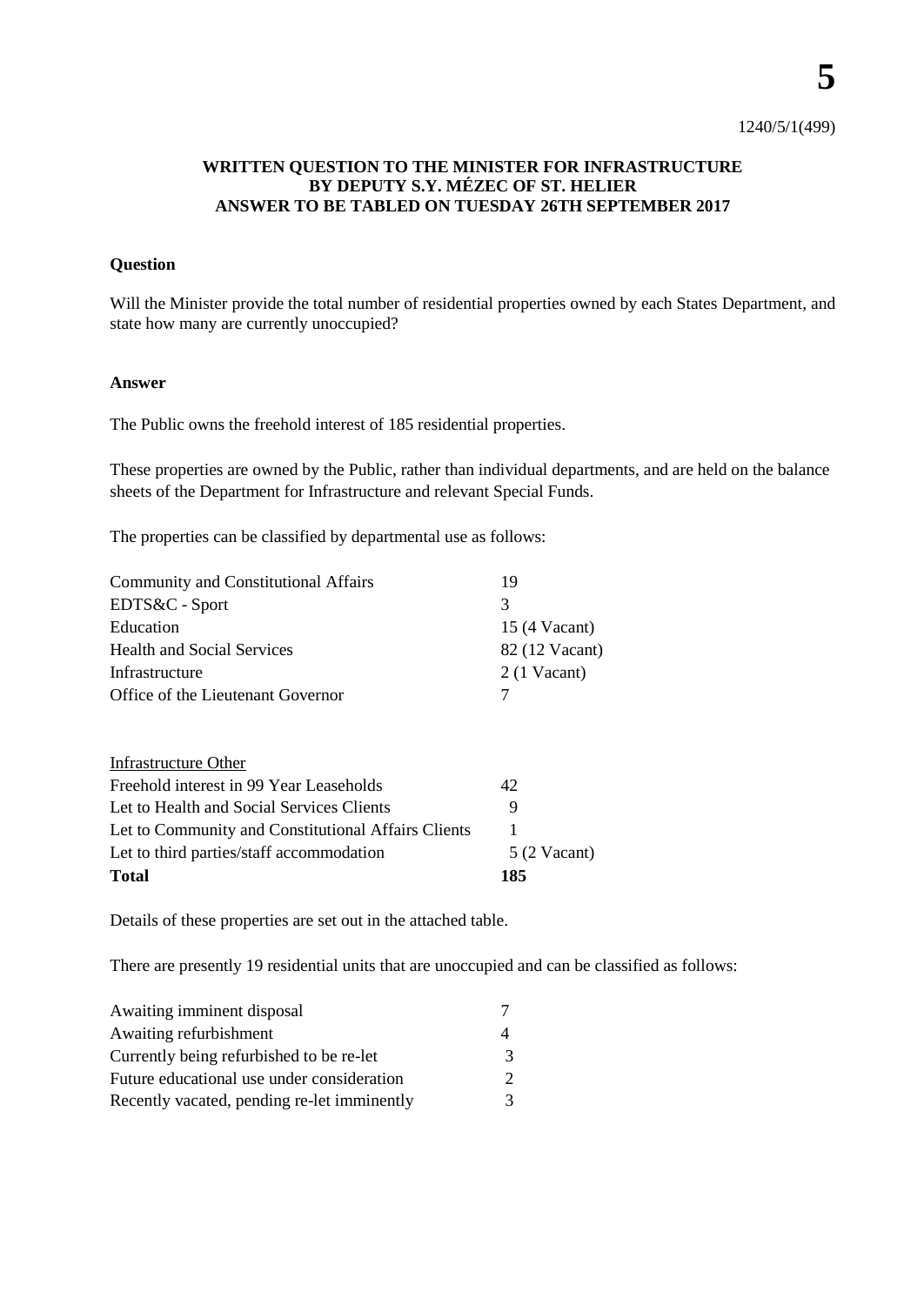| Lettable Unit Name                             | Address Line 2           | <b>Directorate</b>                  | <b>Vapant?</b> | Available? | <b>Reacon Vacant</b> |
|------------------------------------------------|--------------------------|-------------------------------------|----------------|------------|----------------------|
| 2 La Croix Crescent                            | La Rue a Don             | COMMUNITY & CONSTITUTIONAL AFFAIRS  |                |            |                      |
| <b>Brantwood</b>                               | <b>6 Stx Rues Villas</b> | COMMUNITY & CONSTITUTIONAL AFFAIRS  |                |            |                      |
| Caroldene                                      | La Rue de la Hauteur.    | COMMUNITY & CONSTITUTIONAL AFFAIRS  |                |            |                      |
| <b>HM Prison Governor's House</b>              | 14 Fave Baal             | COMMUNITY & CONSTITUTIONAL AFFAIRS. |                |            |                      |
| 1 Four Basil                                   | La Moye                  | COMMUNITY & CONSTITUTIONAL AFFAIRS  |                |            |                      |
| 2 Rose Basil                                   | La Moye                  | COMMUNITY & CONSTITUTIONAL AFFAIRS  |                |            |                      |
| 3 Fox: Baal                                    | La Moye                  | COMMUNITY & CONSTITUTIONAL AFFAIRS  |                |            |                      |
| 4 Rue Baal                                     | La Move                  | COMMUNITY & CONSTITUTIONAL AFFAIRS  |                |            |                      |
| 5 Fox: Baal                                    | La Moye                  | COMMUNITY & CONSTITUTIONAL AFFAIRS  |                |            |                      |
| <b>G Foue Basil</b>                            | La Moye                  | COMMUNITY & CONSTITUTIONAL AFFAIRS  |                |            |                      |
| <b>7 Drug Rasil</b>                            | La Moye                  | COMMUNITY & CONSTITUTIONAL AFFAIRS  |                |            |                      |
| 8 Fore Basil                                   | La Move                  | COMMUNITY & CONSTITUTIONAL AFFAIRS. |                |            |                      |
| 9 Fox: Baal                                    | La Moye                  | COMMUNITY & CONSTITUTIONAL AFFAIRS. |                |            |                      |
| 10 Road Basil                                  | La Moye                  | COMMUNITY & CONSTITUTIONAL AFFAIRS. |                |            |                      |
| 11 Rue Baai                                    | La Moye                  | COMMUNITY & CONSTITUTIONAL AFFAIRS  |                |            |                      |
| 12 Rue Baail                                   | La Move                  | COMMUNITY & CONSTITUTIONAL AFFAIRS  |                |            |                      |
| Le Quesne TA Centre Caretaker's<br><b>Flat</b> | Mount Binoham            | COMMUNITY & CONSTITUTIONAL AFFAIRS  |                |            |                      |
| <b>Rudey</b>                                   | Longueville Road         | COMMUNITY & CONSTITUTIONAL AFFAIRS. |                |            |                      |
| The Fire House                                 | Western Fire Station     | COMMUNITY & CONSTITUTIONAL AFFAIRS. |                |            |                      |
| Crabbe Farmhouse                               | La Rue de Crabbe         | <b>EDTS&amp;C-SPORT</b>             |                |            |                      |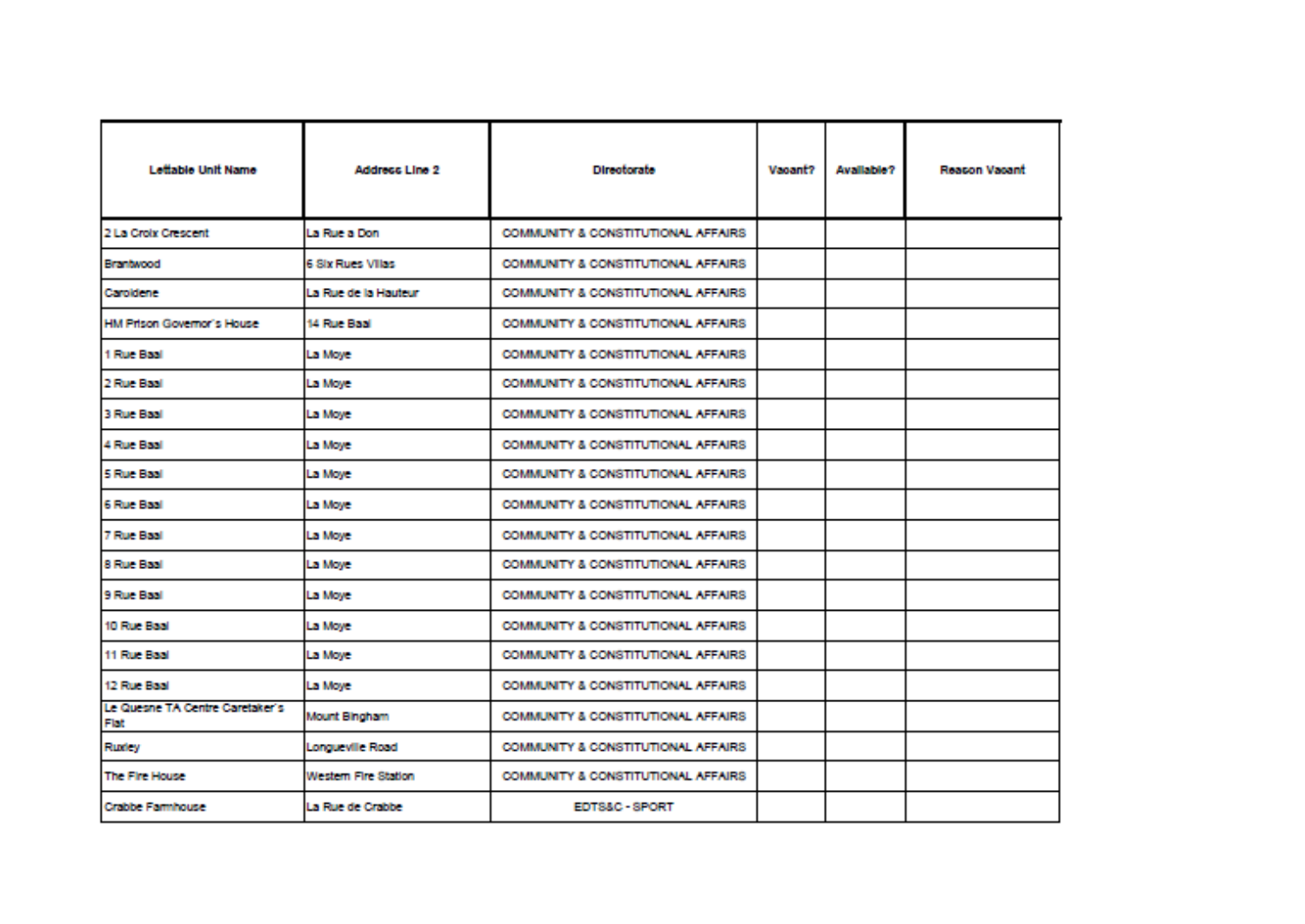| Grainville Groundsman's Bungalow | St Saviour's Hill              | EDTS&C - SPORT                      |     |                               |
|----------------------------------|--------------------------------|-------------------------------------|-----|-------------------------------|
| Agrostis                         | Les Quennevals Sports Facility | EDTS&C - SPORT                      |     |                               |
| Fountain Cottage                 | <b>Claremont Road</b>          | <b>EDUCATION</b>                    |     |                               |
| Grainville School Lodge          | Grainville Secondary School    | <b>EDUCATION</b>                    |     |                               |
| Grands Vaux Youth Centre Flat    | Grands Vaux Youth Centre       | <b>EDUCATION</b>                    |     |                               |
| Hautlieu School House            | <b>Wellington Road</b>         | <b>EDUCATION</b>                    |     |                               |
| Mont Cantel House Bottom Flat 1  | Mont Cantel                    | <b>EDUCATION</b>                    |     |                               |
| Mont Cantel House Too Flat 2     | <b>Mont Caritel</b>            | <b>EDUCATION</b>                    |     |                               |
| <b>Claremont Lodge</b>           | <b>Claremont Road</b>          | <b>EDUCATION</b>                    | Yes | <b>Future Educational Use</b> |
| Le Rocquier School Bungalow      | Le Rocquier Secondary School   | <b>EDUCATION</b>                    |     |                               |
| La Micolette                     | Mont Nicolle Primary School    | <b>EDUCATION</b>                    |     |                               |
| 1 Vue de L'Ecole                 | Plat Douet Primary School      | <b>EDUCATION</b>                    | Yes | Currently Being Refurbished   |
| 2 Vue de L'Ecole                 | Plat Douct Primary School      | <b>EDUCATION</b>                    |     |                               |
| <b>Brighton Cottage</b>          | Rouge Boullon Primary School   | <b>EDUCATION</b>                    | Yes | Awaiting Refurbishment        |
| St Mary's School House           | St Mary's Primary School       | <b>EDUCATION</b>                    | Yes | <b>Future Educational Use</b> |
| Cricket Field Cottage            | Victoria College               | <b>EDUCATION</b>                    |     |                               |
| Lower Lodge                      | Victoria College               | <b>EDUCATION</b>                    |     |                               |
| 10 Grosvenor Terrace Flat 1      | <b>Grosvenor Street</b>        | <b>HEALTH &amp; SOCIAL SERVICES</b> |     |                               |
| 10 Grosvenor Terrace Flat 2      | <b>Grosvenor Street</b>        | HEALTH & SOCIAL SERVICES            | Yes | Awalting Imminent Sale        |
| 10 Grosvenor Terrace Flat 3      | <b>Grosvenor Street</b>        | HEALTH & SOCIAL SERVICES            | Yes | Awaiting Imminent Sale        |
| 10 Grosvenor Terrace Flat 4      | <b>Grosvenor Street</b>        | <b>HEALTH &amp; SOCIAL SERVICES</b> | Yes | Awaiting Imminent Sale        |
| 14 Burrard Street Flat 1         |                                | HEALTH & SOCIAL SERVICES            |     |                               |
| 14 Burrard Street Flat 2         |                                | HEALTH & SOCIAL SERVICES            |     |                               |
| 3 Edward Place                   | The Parade                     | HEALTH & SOCIAL SERVICES            |     |                               |
| 52 Don Street Flat 1             |                                | HEALTH & SOCIAL SERVICES            |     |                               |
| 52 Don Street Flat 2             |                                | HEALTH & SOCIAL SERVICES            |     |                               |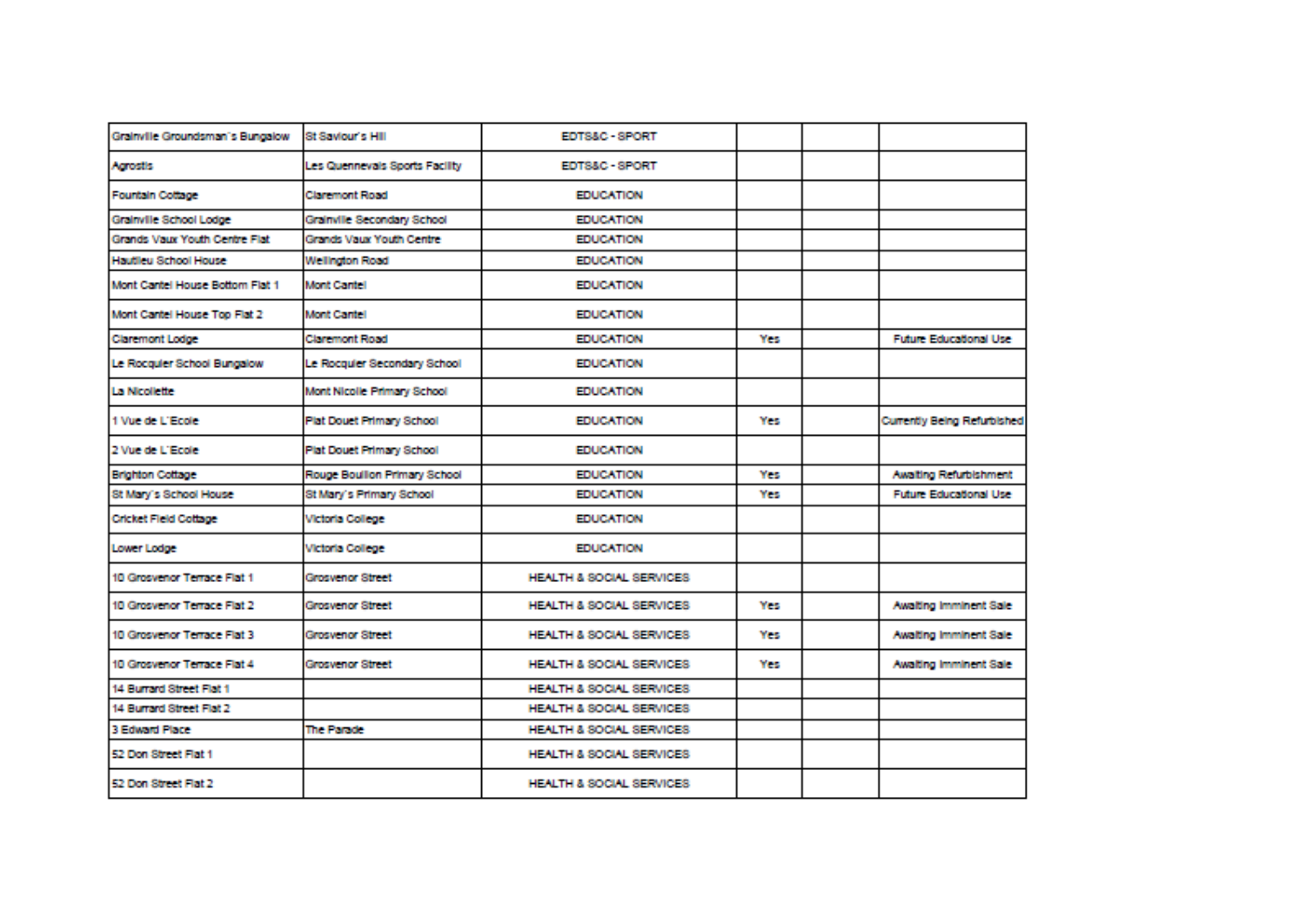| Flat 1, 57 Great Union Road                           |                             | HEALTH & SOCIAL SERVICES            |            |     |                        |
|-------------------------------------------------------|-----------------------------|-------------------------------------|------------|-----|------------------------|
| Flat 2, 57 Great Union Road                           |                             | HEALTH & SOCIAL SERVICES            |            |     |                        |
| Flat 3, 57 Great Union Road                           |                             | HEALTH & SOCIAL SERVICES            |            |     |                        |
| 7 West Park Assess-                                   |                             | HEALTH & SOCIAL SERVICES            |            |     |                        |
| Astrala House                                         | 93 Rouge Boullion           | HEALTH & SOCIAL SERVICES            |            |     |                        |
| Astoria Lodge                                         | 93 Rouge Boullon            | HEALTH & SOCIAL SERVICES            |            |     |                        |
| Astoria Ground Floor Flat                             | 93 Rouge Boullon            | HEALTH & SOCIAL SERVICES            |            |     |                        |
| Beau Selour                                           | Le Mont Millais             | HEALTH & SOCIAL SERVICES            | <b>Yes</b> |     | Awaiting imminent Sale |
| Former North Exchange Rear House LLe Chemin de Herupe |                             | <b>HEALTH &amp; SOCIAL SERVICES</b> |            |     |                        |
| Flat 2. Fourteen Gloucester Street                    |                             | HEALTH & SOCIAL SERVICES            |            |     |                        |
| Flat 4. Fourteen Gloucester Street                    |                             | HEALTH & SOCIAL SERVICES            |            |     |                        |
| Flat 5. Fourteen Gloucester Street                    |                             | HEALTH & SOCIAL SERVICES            | Yes        | Yes | Recently Vacated       |
| Flat 6. Fourteen Gloucester Street                    |                             | HEALTH & SOCIAL SERVICES            |            |     |                        |
| Flat 15. Fourteen Gloucester Street                   |                             | HEALTH & SOCIAL SERVICES            |            |     |                        |
| Peter Crill House Residential                         | General Hospital            | HEALTH & SOCIAL SERVICES            |            |     |                        |
| <b>Headingkry</b>                                     | La Route du Fort            | HEALTH & SOCIAL SERVICES            |            |     |                        |
| <b>Hollies House</b>                                  | 11 Thinlty Road             | HEALTH & SOCIAL SERVICES            |            |     |                        |
| Holles House - The Flat                               | 11 Thinlty Road             | HEALTH & SOCIAL SERVICES            |            |     |                        |
| Homelea                                               | 17 Pomona Road              | HEALTH & SOCIAL SERVICES            |            |     |                        |
| Flat 1 Le Boulevard                                   | La Grande Route des Sabions | HEALTH & SOCIAL SERVICES            |            |     |                        |
| Flat 2 Le Boulevard                                   | La Grande Route des Sabions | HEALTH & SOCIAL SERVICES            |            |     |                        |
| Flat 3 Le Boulevard                                   | La Grande Route des Sabions | HEALTH & SOCIAL SERVICES            | Yes        |     | Awaiting Imminent Sale |
| Flat 4 Le Boulevard                                   | La Grande Route des Sabions | HEALTH & SOCIAL SERVICES            | Yes        |     | Awaiting imminent Sale |
| Flat 5 Le Boulevard                                   | La Grande Route des Sabions | HEALTH & SOCIAL SERVICES            | <b>Yes</b> |     | Awaiting Imminent Sale |
| Flat 6 Le Boulevard                                   | La Grande Route des Sabions | HEALTH & SOCIAL SERVICES            |            |     |                        |
| Le Chatelet Annexe Flat 1                             | 24 Victoria Street          | HEALTH & SOCIAL SERVICES            | Yes        | Yes | Awaiting Refurbishment |
| Le Chatelet Annexe Flat 2                             | 24 Victoria Street          | HEALTH & SOCIAL SERVICES            | Yes        | Yes | Awaiting Refurbishment |
| 21-40 Le Clos de L'Enlise Flats                       | La Rue des Fonds            | HEALTH & SOCIAL SERVICES            |            |     |                        |
| 1 Martina Cottages                                    | La Route de la Houque Ble   | HEALTH & SOCIAL SERVICES            |            |     |                        |
| 2 Martina Cottages                                    | La Route de la Hougue Ble   | HEALTH & SOCIAL SERVICES            |            |     |                        |
| 3 Marina Cottages                                     | La Route de la Hououe Ble.  | HEALTH & SOCIAL SERVICES            |            |     |                        |
| 4 Marina Cottages                                     | La Route de la Houque Ble   | HEALTH & SOCIAL SERVICES            |            |     |                        |
|                                                       |                             |                                     |            |     |                        |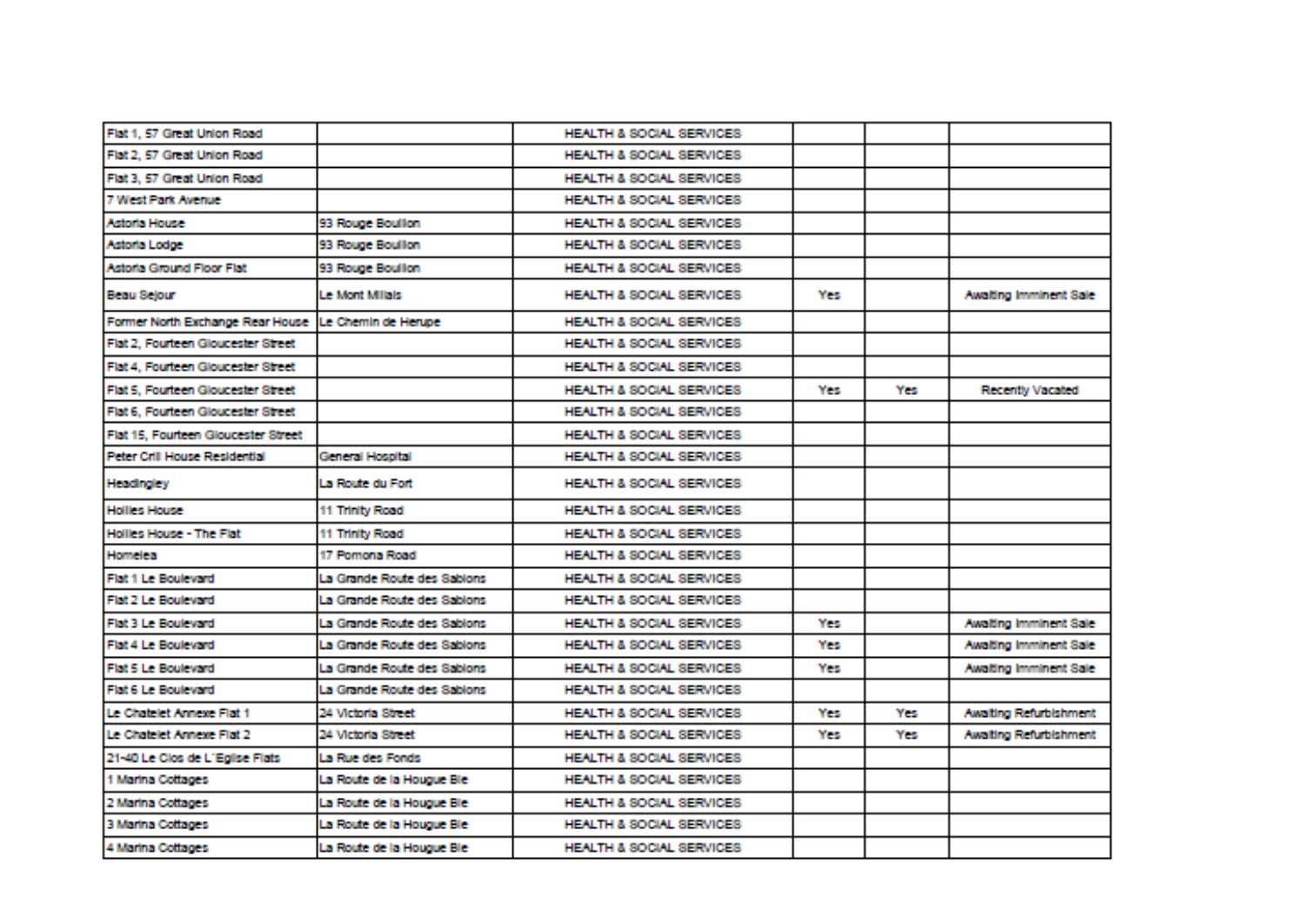| 5 Marina Cottages        | La Route de la Hougue Ble    | HEALTH & SOCIAL SERVICES |     |     |                             |
|--------------------------|------------------------------|--------------------------|-----|-----|-----------------------------|
| 6 Marina Cottages        | La Route de la Hougue Ble    | HEALTH & SOCIAL SERVICES |     |     |                             |
| 7 Marina Cottages        | La Route de la Hougue Ble    | HEALTH & SOCIAL SERVICES |     |     |                             |
| 8 Marina Cottages        | La Route de la Hougue Ble    | HEALTH & SOCIAL SERVICES |     |     |                             |
| 9 Marina Cottages        | La Route de la Hougue Ble    | HEALTH & SOCIAL SERVICES |     |     |                             |
| 10 Marina Cottages       | La Route de la Hougue Ble    | HEALTH & SOCIAL SERVICES |     |     |                             |
| 1 Marina Court           | La Route de la Hougue Ble    | HEALTH & SOCIAL SERVICES |     |     |                             |
| 2 Marina Court           | La Route de la Houque Ble    | HEALTH & SOCIAL SERVICES |     |     |                             |
| 3 Marina Court           | La Route de la Houque Ble    | HEALTH & SOCIAL SERVICES |     |     |                             |
| 4 Marina Court           | La Route de la Hougue Ble    | HEALTH & SOCIAL SERVICES |     |     |                             |
| 5 Marina Court           | La Route de la Hougue Ble    | HEALTH & SOCIAL SERVICES |     |     |                             |
| 6 Marina Court           | La Route de la Hougue Ble    | HEALTH & SOCIAL SERVICES |     |     |                             |
| <b>Overdale Lodge</b>    | Overdale Hospital            | HEALTH & SOCIAL SERVICES |     |     |                             |
| Sandybrook Lodge Bedsits | Sandybrook Residential Home  | HEALTH & SOCIAL SERVICES |     |     |                             |
| Sandybrook Lodge         | Sandybrook Residential Home  | HEALTH & SOCIAL SERVICES |     |     |                             |
| South View Staff Flat    | La Route des Genets          | HEALTH & SOCIAL SERVICES |     |     |                             |
| Stonecot                 | Le Mont Milais               | HEALTH & SOCIAL SERVICES | Yes | Yes | Currently Being Refurbished |
| 1 The Denes              | <b>Princess Place</b>        | HEALTH & SOCIAL SERVICES |     |     |                             |
| 2 The Denes              | <b>Princess Place</b>        | HEALTH & SOCIAL SERVICES |     |     |                             |
| 3 The Denes              | <b>Princess Place</b>        | HEALTH & SOCIAL SERVICES | Yes |     | Currently Being Refurbished |
| 4 The Denes              | <b>Princess Place</b>        | HEALTH & SOCIAL SERVICES |     |     |                             |
| The Haven                | La Grande Route de St Martin | HEALTH & SOCIAL SERVICES |     |     |                             |
| 1 Valley Close           | La Route de la Hougue Ble    | HEALTH & SOCIAL SERVICES |     |     |                             |
| 2 Valley Close           | La Route de la Hougue Ble    | HEALTH & SOCIAL SERVICES |     |     |                             |
| 3 Valley Close           | La Route de la Hougue Ble    | HEALTH & SOCIAL SERVICES |     |     |                             |
| 4 Valley Close           | La Route de la Hougue Ble    | HEALTH & SOCIAL SERVICES |     |     |                             |
| 5 Valley Close           | La Route de la Hougue Ble    | HEALTH & SOCIAL SERVICES |     |     |                             |
| <b>6 Valley Close</b>    | La Route de la Hougue Ble    | HEALTH & SOCIAL SERVICES |     |     |                             |
| 7 Valley Close           | La Route de la Hougue Ble    | HEALTH & SOCIAL SERVICES |     |     |                             |
| 8 Valley Close           | La Route de la Hougue Ble    | HEALTH & SOCIAL SERVICES |     |     |                             |
| 9 Valley Close           | La Route de la Houque Ble    | HEALTH & SOCIAL SERVICES |     |     |                             |
| 10 Valley Close          | La Route de la Hougue Ble    | HEALTH & SOCIAL SERVICES |     |     |                             |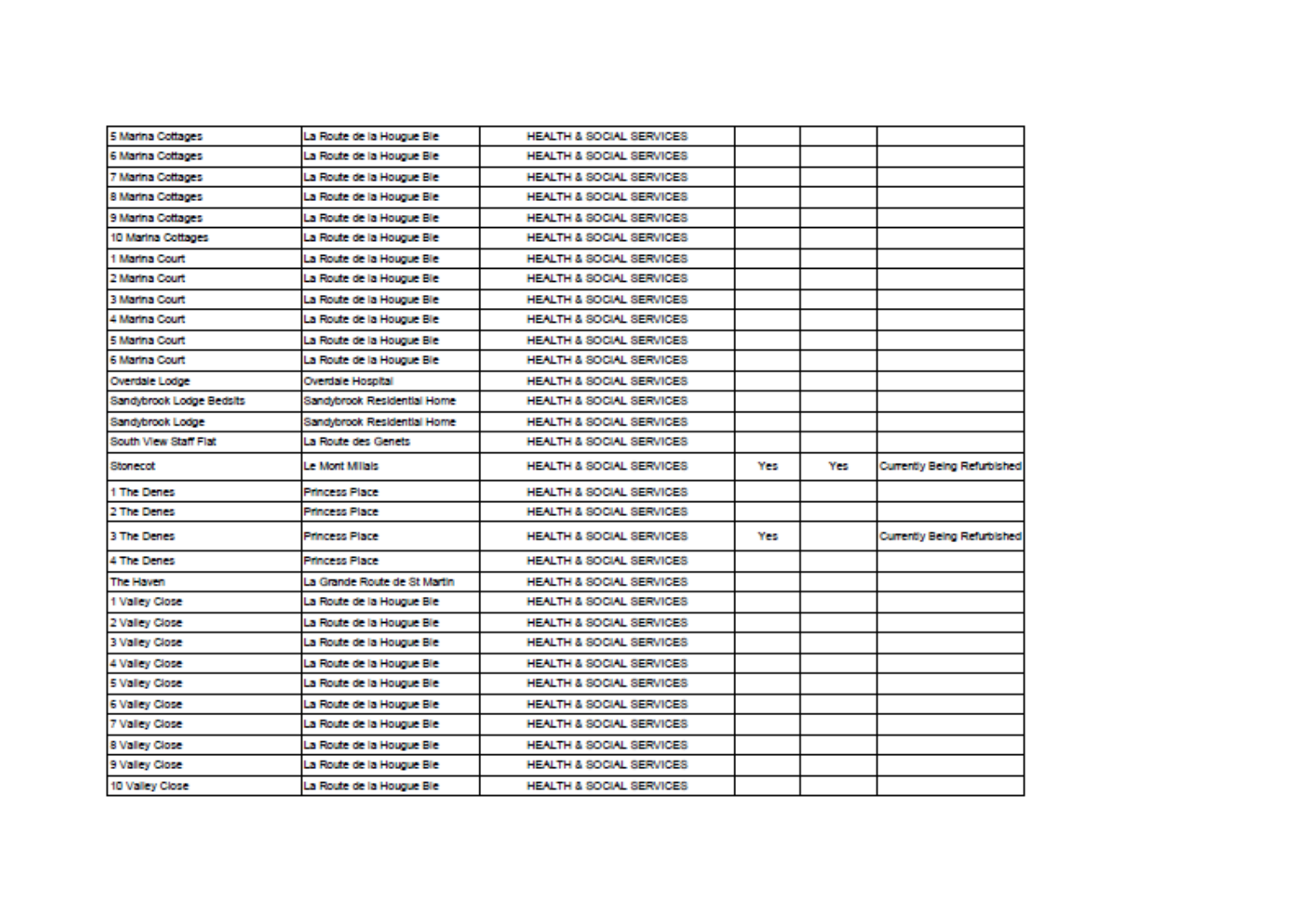| 11 Valley Close                           | La Route de la Houque Ble.    | HEALTH & SOCIAL SERVICES  |      |     |                  |
|-------------------------------------------|-------------------------------|---------------------------|------|-----|------------------|
| 12 Valley Close:                          | La Route de la Hououe Ble.    | HEALTH & SOCIAL SERVICES. |      |     |                  |
| 13 Valley Close                           | La Route de la Houque Ble     | HEALTH & SOCIAL SERVICES. |      |     |                  |
| 14 Valley Close                           | La Route de la Houque Ble     | HEALTH & SOCIAL SERVICES. |      |     |                  |
| Westaway Court 9x 2 Bed Flats             | Savile Street                 | HEALTH & SOCIAL SERVICES  |      |     |                  |
| Westaway Court Bedsits                    | Savile Street                 | HEALTH & SOCIAL SERVICES. |      |     |                  |
| Westaway Court 7x 1 Bed Flats             | Savile Street                 | HEALTH & SOCIAL SERVICES. |      |     |                  |
| Flat 1 Willows House                      | Green Street                  | HEALTH & SOCIAL SERVICES. |      |     |                  |
| Flat 2 Willows House                      | Green Street                  | HEALTH & SOCIAL SERVICES  |      |     |                  |
| Flat 3 Willows House                      | Green Street                  | HEALTH & SOCIAL SERVICES. |      |     |                  |
| The Curtison                              | Howard Davis Park             | <b>INFRASTRUCTURE</b>     | Yes: | Yes | Recently Vacated |
| The Lodge and Memorial Hall               | Howard Davis Park             | <b>INFRASTRUCTURE</b>     |      |     |                  |
| 171 Clos des Sables - Block A             | La Route Orange               | <b>INFRASTRUCTURE</b>     |      |     |                  |
| 173 Clos des Sables - Block A.            | La Route Orange               | <b>INFRASTRUCTURE</b>     |      |     |                  |
| 177 Clos des Sables - Block A             | La Route Crange               | <b>INFRASTRUCTURE</b>     |      |     |                  |
| 178 Class des Sables - Black A            | La Route Orange               | <b>INFRASTRUCTURE</b>     |      |     |                  |
| 181 Clos des Sables - Block B             | La Route Orange               | <b>INFRASTRUCTURE</b>     |      |     |                  |
| 182 Clos des Sables - Block B             | La Route Crange               | <b>INFRASTRUCTURE</b>     |      |     |                  |
| 183 Clos des Sables - Block B             | La Route Orange               | <b>INFRASTRUCTURE</b>     |      |     |                  |
| 195 Class des Sables - Black B.           | La Route Orange               | <b>INFRASTRUCTURE</b>     |      |     |                  |
| 203 Clos des Sables - Block C.            | La Route Crange               | <b>INFRASTRUCTURE</b>     |      |     |                  |
| 209 Clos des Sables - Block C.            | La Route Orange               | <b>INFRASTRUCTURE</b>     |      |     |                  |
| FB Playing Fields Groundsman's<br>Cottage | La Grande Route de St Clement | <b>INFRASTRUCTURE</b>     |      |     |                  |
| D'Hautree Lodge                           | St Saviour's Hill             | <b>INFRASTRUCTURE</b>     |      |     |                  |
| <b>HDF New House 1</b>                    | Howard Davis Farm             | <b>INFRASTRUCTURE</b>     |      |     |                  |
| HDF Main House 2                          | Howard Davis Farm             | <b>INFRASTRUCTURE</b>     |      |     |                  |
| <b>HDF Main House 3</b>                   | Howard Davis Farm             | <b>INFRASTRUCTURE</b>     |      |     |                  |
| Cancale                                   | Claremont Road                | <b>INFRASTRUCTURE</b>     |      |     |                  |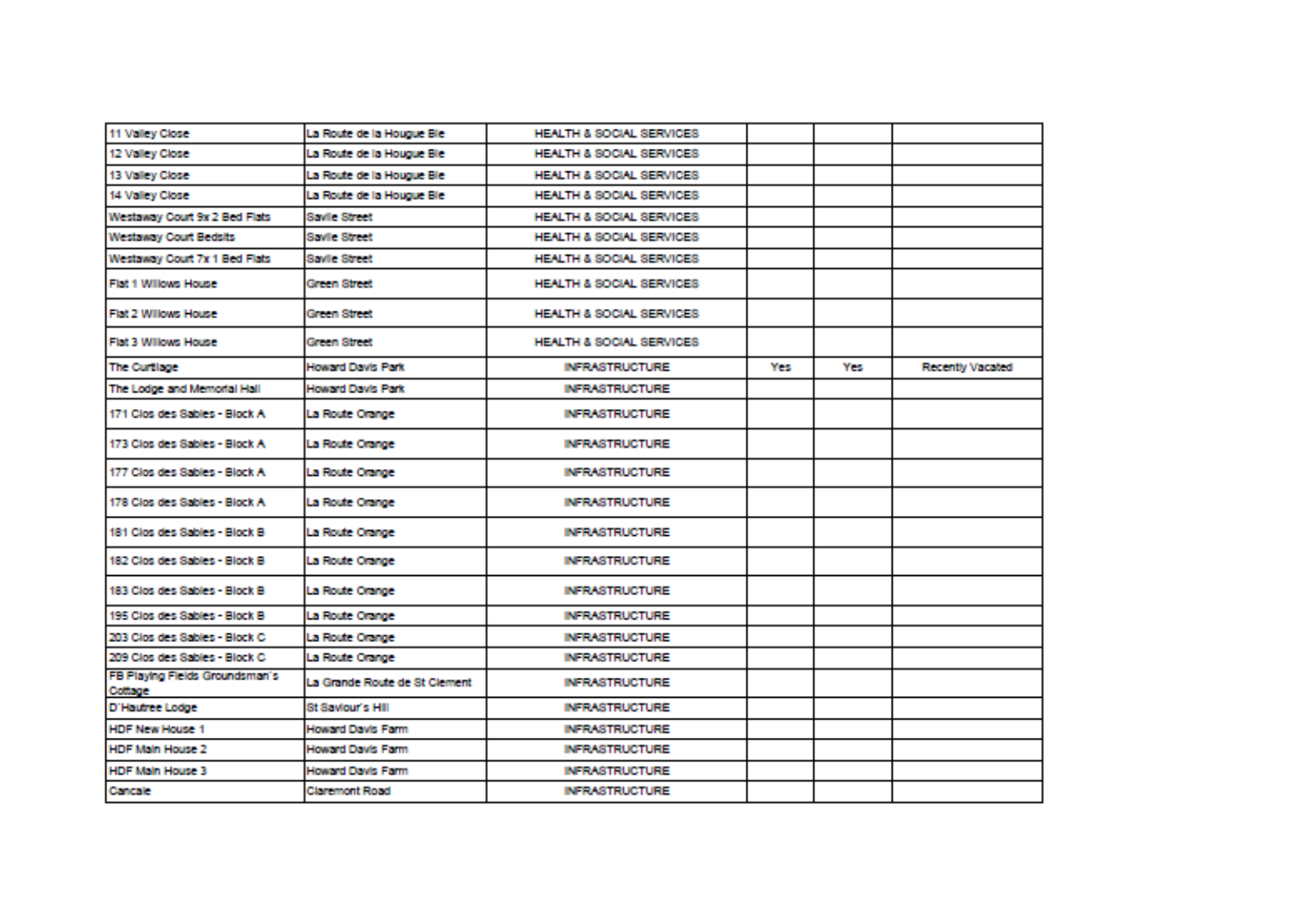| Flat 1, 17 Trinity Road          |                            | INFRASTRUCTURE.       |     |     |                        |
|----------------------------------|----------------------------|-----------------------|-----|-----|------------------------|
| Flat 2. 17 Trinity Road          |                            | INFRASTRUCTURE.       |     |     |                        |
| Flat 3, 17 Trinity Road          |                            | <b>INFRASTRUCTURE</b> |     |     |                        |
| Flat 4, 17 Thirlty Road          |                            | INFRASTRUCTURE.       |     |     |                        |
| 2 Malson d'Azette                | La Grande Route de la Cote | INFRASTRUCTURE.       |     |     |                        |
| 3 Maison d'Azette                | La Grande Route de la Cote | INFRASTRUCTURE.       |     |     |                        |
| 7 Malson d'Azette                | La Grande Route de la Cote | <b>INFRASTRUCTURE</b> |     |     |                        |
| 12 Maison d'Azette               | La Grande Route de la Cote | INFRASTRUCTURE.       |     |     |                        |
| Malson St Louis Flat             | Highlands Lane             | INFRASTRUCTURE.       | Yes | Yes | Awaiting Refurbishment |
| Flat 1 Quernevals Park Block A   | La Route des Quernevais    | INFRASTRUCTURE.       |     |     |                        |
| Flat 9 Querinevals Park Block A. | La Route des Quernevals    | <b>INFRASTRUCTURE</b> |     |     |                        |
| Flat 10 Quennevals Park Block A. | La Route des Quernevals    | <b>INFRASTRUCTURE</b> |     |     |                        |
| Flat 2 Quernevals Park Block B   | La Route des Quernevals    | <b>INFRASTRUCTURE</b> |     |     |                        |
| Flat 3 Quernevals Park Block B.  | La Route des Quernevals    | <b>INFRASTRUCTURE</b> |     |     |                        |
| Flat 5 Quennevals Park Block C.  | La Route des Quernevais    | <b>INFRASTRUCTURE</b> |     |     |                        |
| Flat 8 Querinevals Park Block C. | La Route des Quernevals    | <b>INFRASTRUCTURE</b> |     |     |                        |
| Flat 10 Quennevals Park Block C  | La Route des Quernevals.   | <b>INFRASTRUCTURE</b> |     |     |                        |
| Flat 4 Quennevals Park Block D   | La Route des Quernevais    | <b>INFRASTRUCTURE</b> |     |     |                        |
| Flat 5 Querinevals Park Block D  | La Route des Querinevais   | <b>INFRASTRUCTURE</b> |     |     |                        |
| Flat 9 Querinevals Park Block D  | La Route des Quernevals    | <b>INFRASTRUCTURE</b> |     |     |                        |
| Flat 2 Querinevals Park Block E. | La Route des Quernevais    | <b>INFRASTRUCTURE</b> |     |     |                        |
| Flat 6 Quernevals Park Block E.  | La Route des Quernevais    | <b>INFRASTRUCTURE</b> |     |     |                        |
| Flat 7 Quernevals Park Block E.  | La Route des Quernevais    | <b>INFRASTRUCTURE</b> |     |     |                        |
| Flat 10 Quennevals Park Block E. | La Route des Quermevals.   | <b>INFRASTRUCTURE</b> |     |     |                        |
| Flat 11 Quennevals Park Block E. | La Route des Quernevals    | INFRASTRUCTURE.       |     |     |                        |
| Flat 1 Querinevals Park Block F  | La Route des Quernevals.   | <b>INFRASTRUCTURE</b> |     |     |                        |
| Flat 4 Querinevals Park Block F  | La Route des Quennevais.   | <b>INFRASTRUCTURE</b> |     |     |                        |
| Flat 6 Quennevals Park Block F   | La Route des Quennevals    | INFRASTRUCTURE.       |     |     |                        |
| Flat 7 Quennevals Park Block F   | La Route des Quernevals    | INFRASTRUCTURE.       |     |     |                        |
| Flat 10 Quennevals Park Block F  | La Route des Quernevais.   | INFRASTRUCTURE.       |     |     |                        |
| Flat 11 Quennevals Park Block F  | La Route des Quernevais    | <b>INFRASTRUCTURE</b> |     |     |                        |
| Flat 6 Querinevals Park Block G. | La Route des Quernevals.   | INFRASTRUCTURE.       |     |     |                        |
| Flat 9 Querinevals Park Block G  | La Route des Quernevais    | <b>INFRASTRUCTURE</b> |     |     |                        |